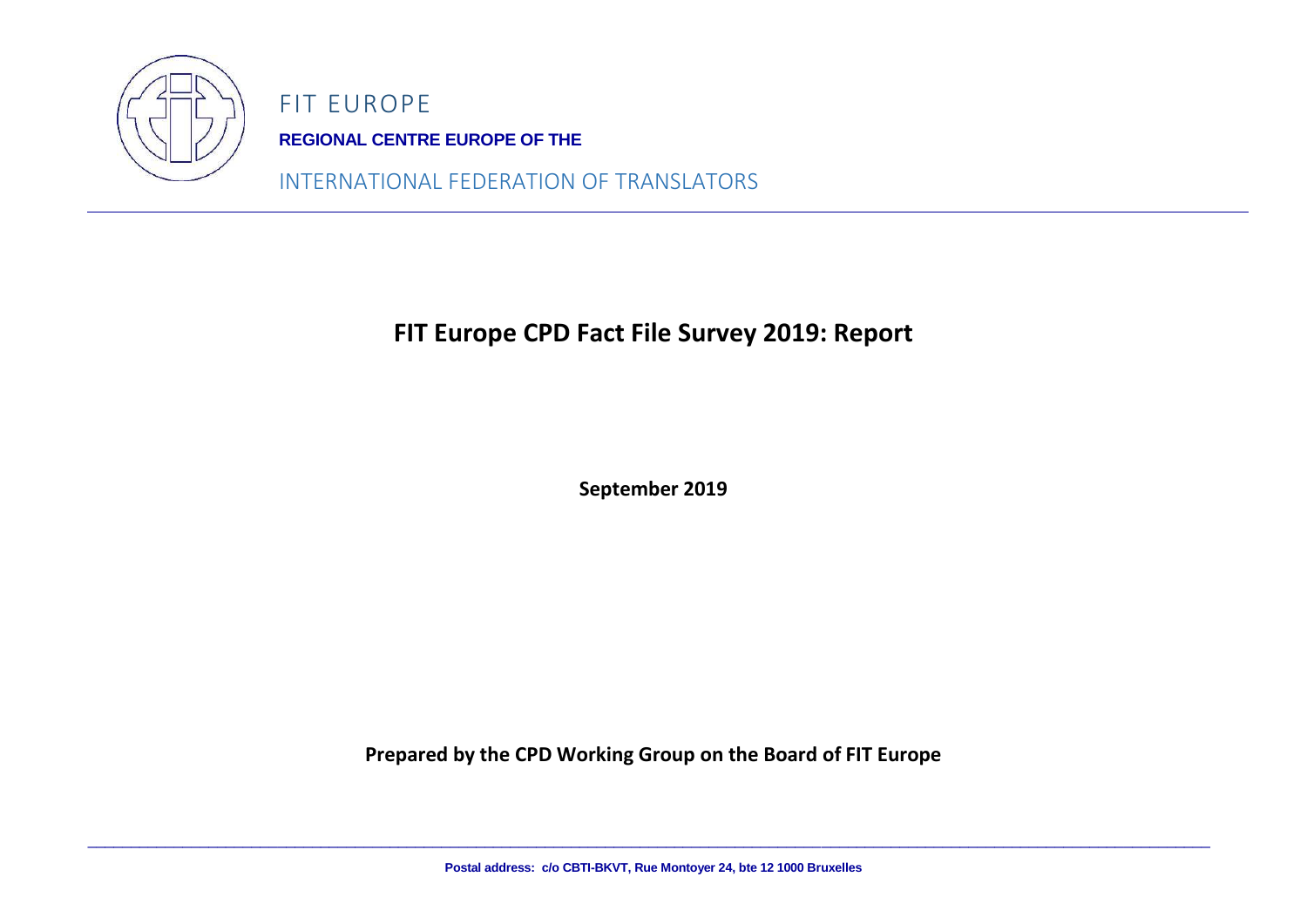#### **REGIONAL CENTRE EUROPE OF THE**

INTERNATIONAL FEDERATION OF TRANSLATORS

As agreed at the Annual Meeting in The Hague last year, in 2019 we entered a new phase of our CPD Project.

On 17 June 2019 FIT Europe launched a second survey, named CPD Fact File Survey, to collect further data on Member Associations (MAs) as well as on policies and best practices across Europe in order to better match MAs according to whether they already have a CPD policy or not, start dialogue between associations, and reflect on a tentative list of best practices and CPD guidelines.

As in the first survey, a series of questions were devised by the Board's CPD Working Group, the widely used tool *Google Forms* was employed as a quick and easy data-gathering tool and the link to the survey was sent by email to all our MAs, along with a brief description of the aims. The survey remained open from 17 June to 1 July. Since some MAs could not fill out the survey within the time allotted for various internal reasons and asked to reopen it, we reopened the survey from 1 to 25 July.

Questions were designed to be easy to fill out and respondents were asked to answer yes/no, fill in numbers, chose from a selection of options or write short descriptions.

Participation in the survey was entirely voluntary.

Below we present the results of the survey in outline. Responses to questions which required member associations to describe their own policy/situation are unredacted.

### **Summary of the CPD Fact File survey results**

A total of 32 MAs out of 56 (57.1%) took part in the survey (there were 34 respondents, but two MAs filled out the survey twice), revealing once again that there is great interest in the topic.

The following is an overview of the responses we received: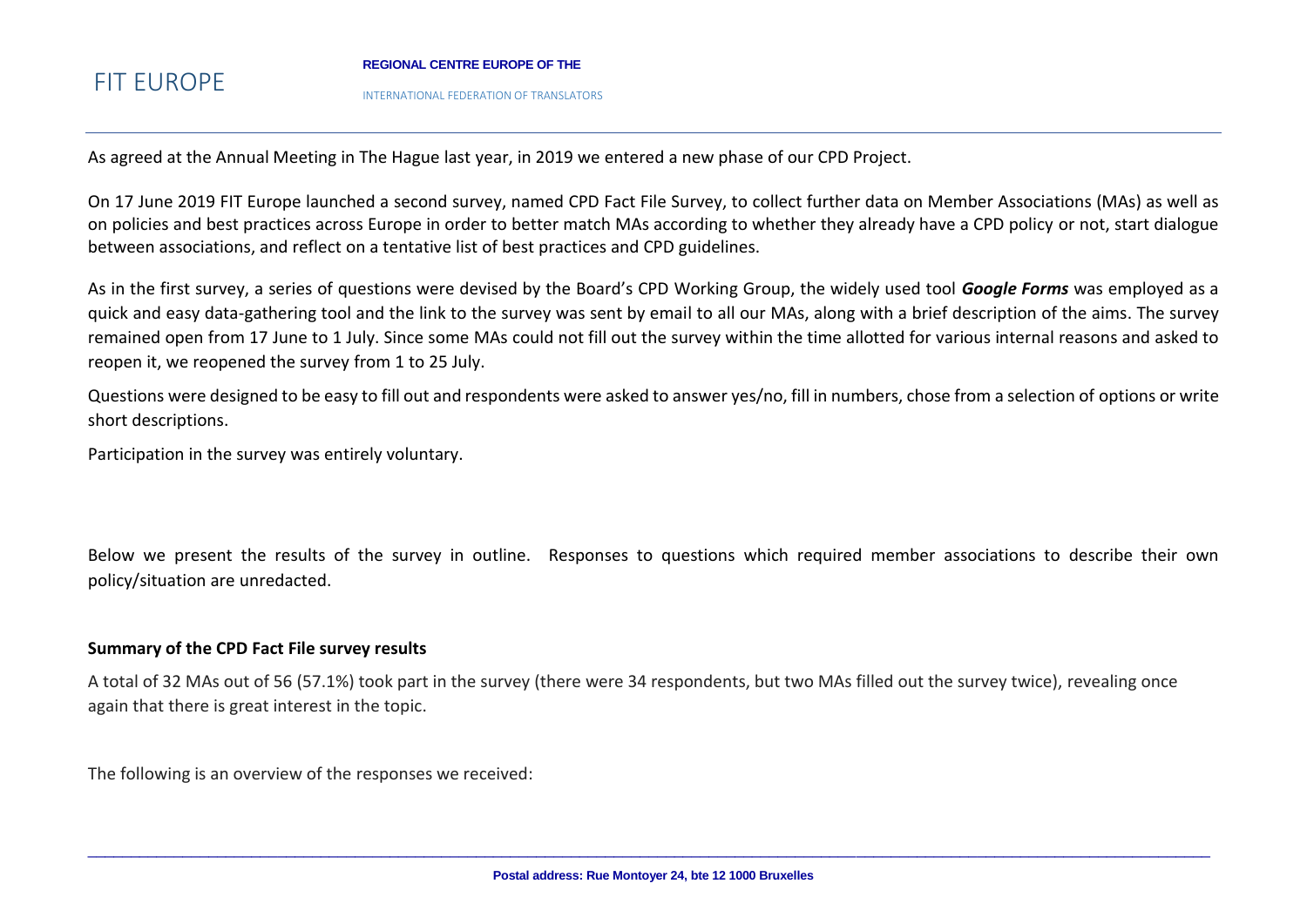## **1) Name, country and year association was founded (32 respondents)**

| AITI (Associazione Italiana Traduttori e Interpreti)             | Italy           | 1950 |
|------------------------------------------------------------------|-----------------|------|
| <b>ANITI</b>                                                     | Italy           | 1956 |
| <b>ASETRAD</b>                                                   | Spain           | 2003 |
| <b>ASKOT</b>                                                     | Czech Republic  | 1990 |
| Associação Portuguesa de Tradutores                              | Portugal        | 1988 |
| Assointerpreti                                                   | Italy           | 1974 |
| <b>ASTTI</b>                                                     | Switzerland     | 1966 |
| <b>ATICOM</b>                                                    | Germany         | 1999 |
| <b>BDÜ</b>                                                       | Germany         | 1955 |
| <b>Bulgarian Translators' Union</b>                              | <b>Bulgaria</b> | 1974 |
| <b>Cymdeithas Cyfieithwyr Cymru</b>                              | Cymru/Wales, UK | 1976 |
| DVÜD e.V.                                                        | Germany         | 2012 |
| <b>DZTPS</b>                                                     | Slovenia        | 1960 |
| <b>EIZIE</b>                                                     | Spain           | 1987 |
| <b>Finnish Association of Translators and Interpreters, SKTL</b> | Finland         | 1955 |
| <b>Forbundet Kommunikation og Sprog</b>                          | Denmark         | 1970 |
| <b>Institute of Translation and Interpreting</b>                 | UK              | 1986 |
| Irish Translators' and Interpreters' Association                 | Ireland         | 1986 |
| <b>JTP</b>                                                       | Czech Republic  | 1990 |
| <b>MFTE</b>                                                      | Hungary         | 1989 |
| <b>NAVIO</b>                                                     | Norway          | 1997 |
| <b>NGTV</b>                                                      | Nederland       | 1956 |
| ÖVGD                                                             | Austria         | 1920 |
| Pancyprian Union of Graduate Translators and Interpreters        | Cyprus          | 1999 |
| <b>Panhellenic Association of Translators (PEM)</b>              | Greece          | 1967 |
| <b>PEEMPIP</b>                                                   | Greece          | 2005 |
| <b>SCIT</b>                                                      | Slovenia        | 2012 |
| Société Française des Traducteurs (SFT)                          | France          | 1947 |
| <b>SSPOL</b>                                                     | Slovakia        | 1990 |
| <b>SYDISE</b>                                                    | Greece          | 2014 |
| TEPIS - The Polish Society of Sworn and Specialised Translators  | Poland          | 1990 |
| <b>UNIVERSITAS Austria</b>                                       | Austria         | 1954 |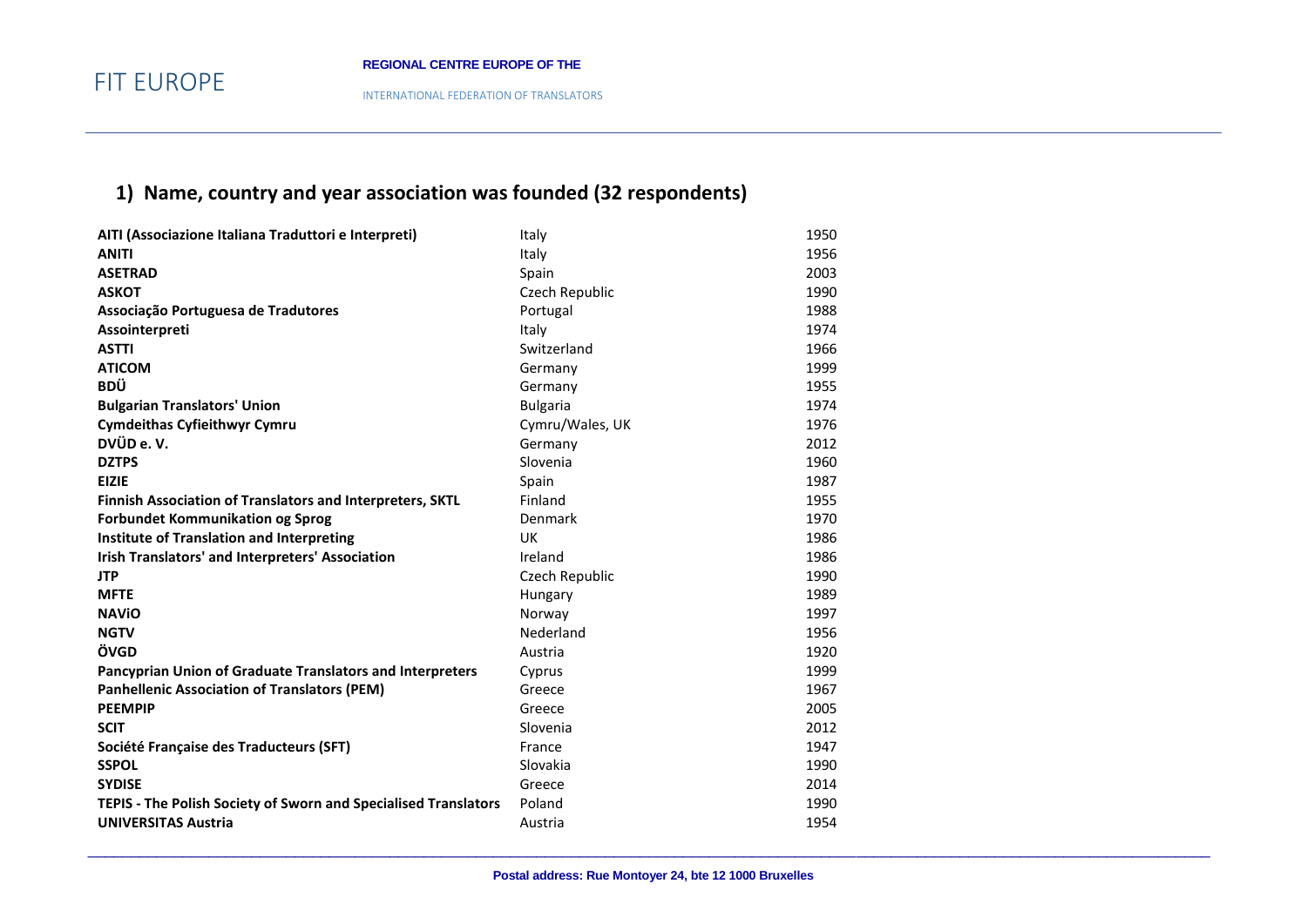INTERNATIONAL FEDERATION OF TRANSLATORS

## **2) Number of members**

| AITI (Associazione Italiana Traduttori e Interpreti)            | Italy           | 1164 (499 of which are qualified members (QMs) |
|-----------------------------------------------------------------|-----------------|------------------------------------------------|
| <b>ANITI</b>                                                    | Italy           | 150                                            |
| <b>ASETRAD</b>                                                  | Spain           | 1267                                           |
| <b>ASKOT</b>                                                    | Czech Republic  | 85                                             |
| Associação Portuguesa de Tradutores                             | Portugal        | 245                                            |
| Assointerpreti                                                  | Italy           | 150                                            |
| <b>ASTTI</b>                                                    | Switzerland     | 418                                            |
| <b>ATICOM</b>                                                   | Germany         | 160                                            |
| <b>BDÜ</b>                                                      | Germany         | 8000                                           |
| <b>Bulgarian Translators' Union</b>                             | <b>Bulgaria</b> | 322                                            |
| <b>Cymdeithas Cyfieithwyr Cymru</b>                             | Cymru/Wales, UK | 380                                            |
| DVÜD e.V.                                                       | Germany         | 167                                            |
| <b>DZTPS</b>                                                    | Slovenia        | 300                                            |
| <b>EIZIE</b>                                                    | Spain           | 344                                            |
| Finnish Association of Translators and Interpreters, SKTL       | Finland         | 1777                                           |
| <b>Forbundet Kommunikation og Sprog</b>                         | Danmark         | 6000                                           |
| <b>Institute of Translation and Interpreting</b>                | <b>UK</b>       | 3100                                           |
| Irish Translators' and Interpreters' Association                | Ireland         | 300                                            |
| <b>JTP</b>                                                      | Czech Republic  | 340                                            |
| <b>MFTE</b>                                                     | Hungary         | 128                                            |
| <b>NAVIO</b>                                                    | Norway          | 150                                            |
| <b>NGTV</b>                                                     | Nederland       | 1150                                           |
| ÖVGD                                                            | Austria         | 410                                            |
| Pancyprian Union of Graduate Translators and Interpreters       | Cyprus          | 86 (registered)                                |
| <b>Panhellenic Association of Translators (PEM)</b>             | Greece          | 320                                            |
| <b>PEEMPIP</b>                                                  | Greece          | 375                                            |
| <b>SCIT</b>                                                     | Slovenia        | 92                                             |
| Société Française des Traducteurs (SFT)                         | France          | 1617                                           |
| <b>SSPOL</b>                                                    | Slovakia        | 120                                            |
| <b>SYDISE</b>                                                   | Greece          | 44                                             |
| TEPIS - The Polish Society of Sworn and Specialised Translators | Poland          | below 784                                      |
| <b>UNIVERSITAS Austria</b>                                      | Austria         | 813                                            |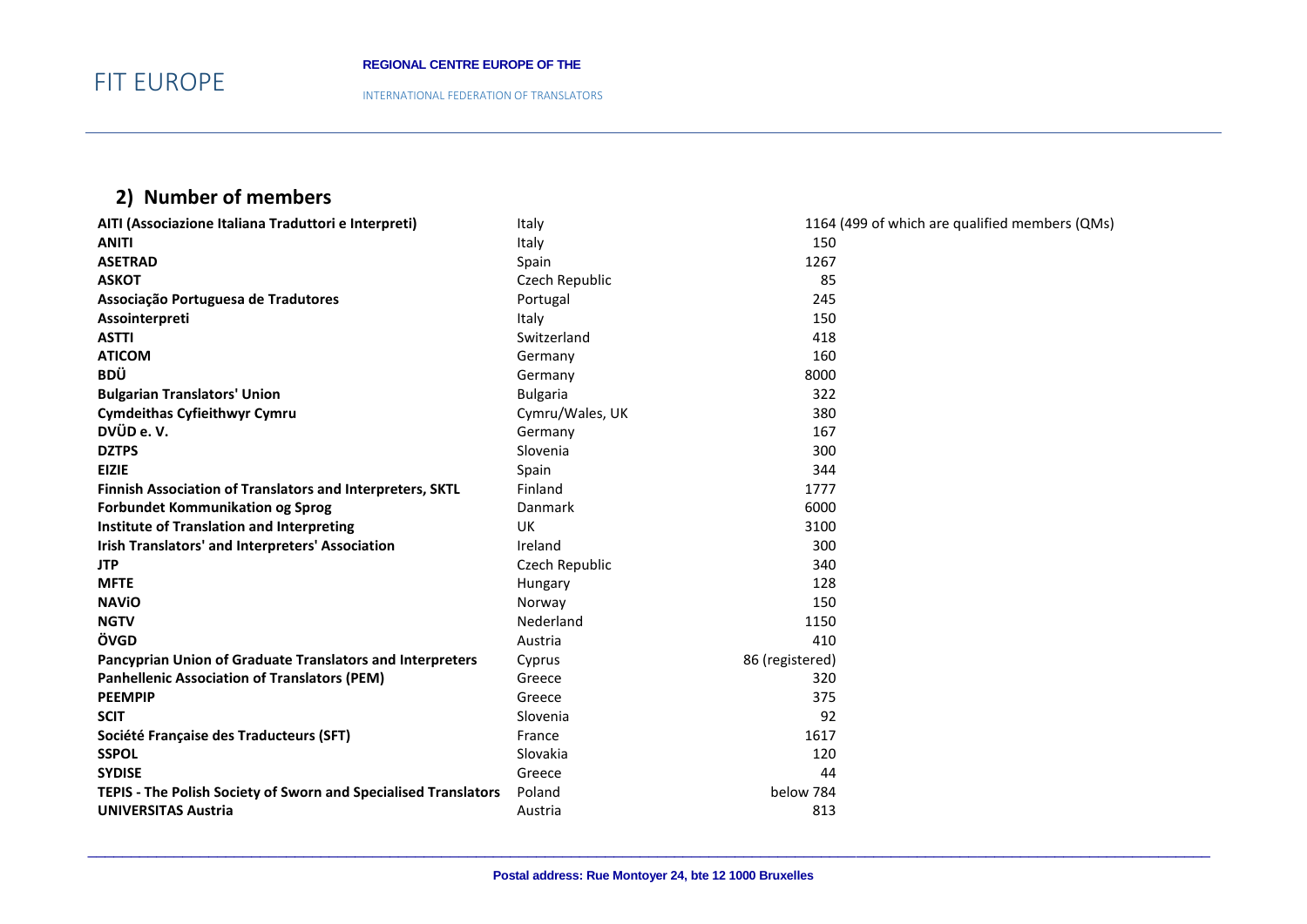INTERNATIONAL FEDERATION OF TRANSLATORS

## **3) Of which approximately how many translators, interpreters and terminologists?**

| AITI (Associazione Italiana Traduttori e Interpreti)<br>1164<br>271<br>228<br>Italy<br>(of which 499 QMs)<br>(QMs)<br>(QMs)<br><b>ANITI</b><br>150<br>140<br>80<br>Italy | n/a<br>5<br>2% |
|--------------------------------------------------------------------------------------------------------------------------------------------------------------------------|----------------|
|                                                                                                                                                                          |                |
|                                                                                                                                                                          |                |
|                                                                                                                                                                          |                |
| <b>ASETRAD</b><br>65%<br>1267<br>15%<br>Spain                                                                                                                            |                |
| <b>ASKOT</b><br>85<br>85<br>Czech Republic                                                                                                                               |                |
| 50% of int. are<br>Assointerpreti (Italian Conference Interpreters Association)<br>150<br>100%<br>Italy                                                                  | 0%             |
| also transl.                                                                                                                                                             |                |
| 342<br><b>ASTTI</b><br>Switzerland<br>418<br>48                                                                                                                          | 21             |
| <b>ATICOM</b><br>160<br>Germany<br>n.a.<br>n.a.                                                                                                                          | n/a            |
| <b>BDÜ</b><br>ca 55%<br>8000<br>ca 10%<br>Germany                                                                                                                        | n/a            |
| (the rest are both)                                                                                                                                                      |                |
| <b>Bulgarian Translators' Union</b><br>322<br>213<br><b>Bulgaria</b><br>38                                                                                               | 71             |
| 380<br><b>Cymdeithas Cyfieithwyr Cymru</b><br>Cymru/Wales, UK<br>95%<br>20%                                                                                              | 0              |
| DVÜD e.V.<br>167<br>167<br>24<br>Germany                                                                                                                                 | n/a            |
| <b>DZTPS</b><br>Slovenia<br>300<br>300<br>122                                                                                                                            | 4              |
| 227<br><b>EIZIE</b><br>Spain<br>344<br>83                                                                                                                                | n/a            |
| <b>Forbundet Kommunikation og Sprog</b><br>1000<br>Danmark<br>6000<br>100                                                                                                | 10             |
| <b>Institute of Translation and Interpreting</b><br>2800<br>UK<br>3100<br>300                                                                                            | 0              |
| Irish Translators' and Interpreters' Association<br>300<br>280<br>20<br>Ireland                                                                                          | 0              |
| 300<br><b>JTP</b><br>Czech Republic<br>340<br>250                                                                                                                        | <sup>0</sup>   |
| <b>MFTE</b><br>128<br>50%<br>50%<br>Hungary                                                                                                                              | $\Omega$       |
| <b>NAVIO</b><br>150<br>150<br>Norway<br>0                                                                                                                                | 0              |
| <b>NGTV</b><br>Nederland<br>800<br>1150<br>350                                                                                                                           | 10             |
| ÖVGD<br>410<br>Austria<br>100%<br>100%                                                                                                                                   | n/a            |
| all 86<br>Pancyprian Union of Graduate Translators and Interpreters<br>17<br>86 (registered)<br>Cyprus                                                                   | 0              |
| 240<br><b>Panhellenic Association of Translators (PEM)</b><br>320<br>80<br>Greece                                                                                        | 1              |
| <b>PEEMPIP</b><br>375<br>375<br>Greece<br>n/a                                                                                                                            | n/a            |
| <b>SCIT</b><br>92<br>92<br>92<br>Slovenia                                                                                                                                | 0              |
| Société Française des Traducteurs (SFT)<br>1617<br>1576<br>509<br>France                                                                                                 | n/a            |
| <b>SSPOL</b><br>Slovakia<br>120<br>80<br>65                                                                                                                              | 12             |
| <b>SYDISE</b><br>44<br>46<br>46<br>Greece                                                                                                                                | 0              |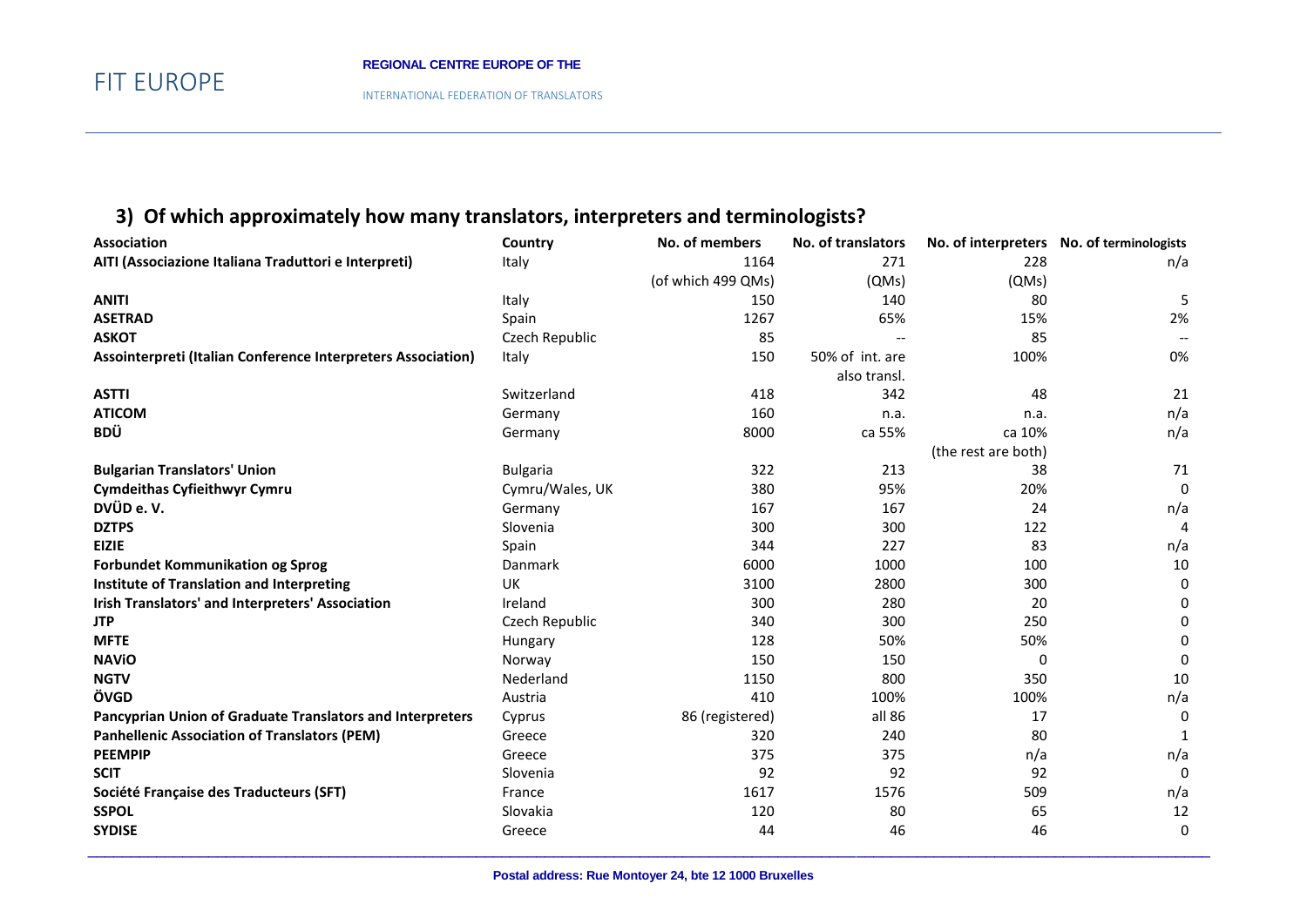#### **REGIONAL CENTRE EUROPE OF THE**

INTERNATIONAL FEDERATION OF TRANSLATORS

| TEPIS - The Polish Society of Sworn and Specialised                                                                         | Poland  | below 784       | ST 654 and spec.       | 654. |     |
|-----------------------------------------------------------------------------------------------------------------------------|---------|-----------------|------------------------|------|-----|
| Translators <sup>1)</sup>                                                                                                   |         |                 | legal T <sub>130</sub> |      |     |
| UNIVERSITAS Austria                                                                                                         | Austria | 81 <sup>2</sup> | 561                    | 410  | n/a |
| In Poland the title Sworn Translator (ST) covers two professions, that of the court interpreter and of the legal translator |         |                 |                        |      |     |

The total membership figure for respondents is approximately 29,000<sup>1</sup>. Translators account for roughly 2/3 of the total, interpreters 1/3, although many are both. There are approximately 130 terminologists, although many MAs answered that they did not know how many terminologists they had (n/a).

### **4) Do you…**

Do you have a CPD policy?

34 responses

 $\overline{\phantom{a}}$ 



| AITI (Associazione Italiana Traduttori e Interpreti) | Italy          | <b>YES</b> |
|------------------------------------------------------|----------------|------------|
| <b>ANITI</b>                                         | Italy          | <b>YES</b> |
| <b>ASETRAD</b>                                       | Spain          | <b>YES</b> |
| <b>ASKOT</b>                                         | Czech Republic | <b>NO</b>  |
| Associação Portuguesa de Tradutores                  | Portugal       | <b>NO</b>  |
| Assointerpreti                                       | Italy          | <b>YES</b> |
| <b>ASTTI</b>                                         | Switzerland    | <b>NO</b>  |
| <b>ATICOM</b>                                        | Germany        | <b>YES</b> |
| <b>BDÜ</b>                                           | Germany        | YES        |

<sup>1</sup> The working estimate that FIT Europe represents the interests of 40,000 TTIs may be an underestimate.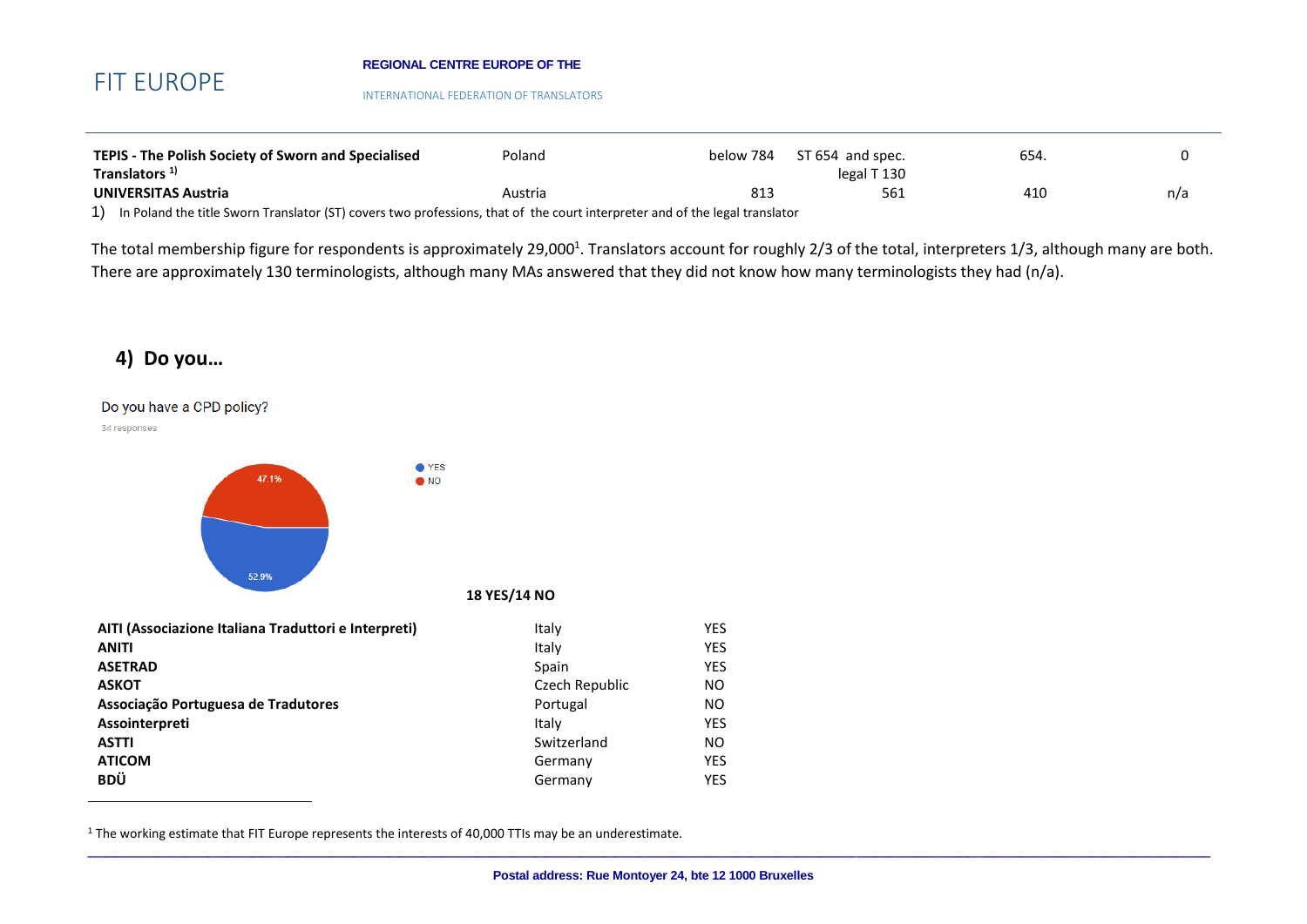## FIT EUROPE

#### INTERNATIONAL FEDERATION OF TRANSLATORS

| <b>Bulgarian Translators' Union</b>                             | <b>Bulgaria</b> | NO.        |
|-----------------------------------------------------------------|-----------------|------------|
| <b>Cymdeithas Cyfieithwyr Cymru</b>                             | Cymru/Wales, UK | <b>YES</b> |
| DVÜD e.V.                                                       | Germany         | NO.        |
| <b>DZTPS</b>                                                    | Slovenia        | <b>YES</b> |
| <b>EIZIE</b>                                                    | Spain           | <b>YES</b> |
| Finnish Association of Translators and Interpreters, SKTL       | Finland         | <b>YES</b> |
| <b>Forbundet Kommunikation og Sprog</b>                         | Danmark         | <b>YES</b> |
| <b>Institute of Translation and Interpreting</b>                | UK              | NO.        |
| Irish Translators' and Interpreters' Association                | Ireland         | $NO^*$     |
| <b>JTP</b>                                                      | Czech Republic  | NO.        |
| <b>MFTE</b>                                                     | Hungary         | NO.        |
| <b>NAVIO</b>                                                    | Norway          | NO.        |
| <b>NGTV</b>                                                     | Nederland       | <b>YES</b> |
| ÖVGD                                                            | Austria         | NO.        |
| Pancyprian Union of Graduate Translators and Interpreters       | Cyprus          | NO.        |
| <b>Panhellenic Association of Translators (PEM)</b>             | Greece          | <b>YES</b> |
| <b>PEEMPIP</b>                                                  | Greece          | <b>YES</b> |
| <b>SCIT</b>                                                     | Slovenia        | <b>YES</b> |
| Société Française des Traducteurs (SFT)                         | France          | NO.        |
| <b>SSPOL</b>                                                    | Slovakia        | NO.        |
| <b>SYDISE</b>                                                   | Greece          | <b>YES</b> |
| TEPIS - The Polish Society of Sworn and Specialised Translators | Poland          | <b>YES</b> |
| <b>UNIVERSITAS Austria</b>                                      | Austria         | <b>YES</b> |

\*ITIA organises CPD events throughout the year

## **5) Brief description of your policy**

| <b>AITI</b>    | Italy | AITI adopted a 3-years CPD Policy as required by Italian law no. 4/2013. AITI organises CPD events itself (approx. 60 in |
|----------------|-------|--------------------------------------------------------------------------------------------------------------------------|
|                |       | 2018) and recognises attendance at other FIT associations' events (approx. 70 in 2018) as an acceptable form of CPD      |
| <b>ANITI</b>   | Italy | Our members are required to obtain thirty CPD points over a three-year period (current three-year period: 2017-          |
|                |       | 2019) with no less than 6 points in each year. CPD courses are advertised on our website but we accept suggestion,       |
|                |       | which will be assessed on an individual basis, by our members.                                                           |
| <b>ASETRAD</b> | Spain | Asetrad aims the organisation of courses, seminars, competitions and all kinds of activities to promote and improve      |
|                |       | the professional practice of translation and related professions.                                                        |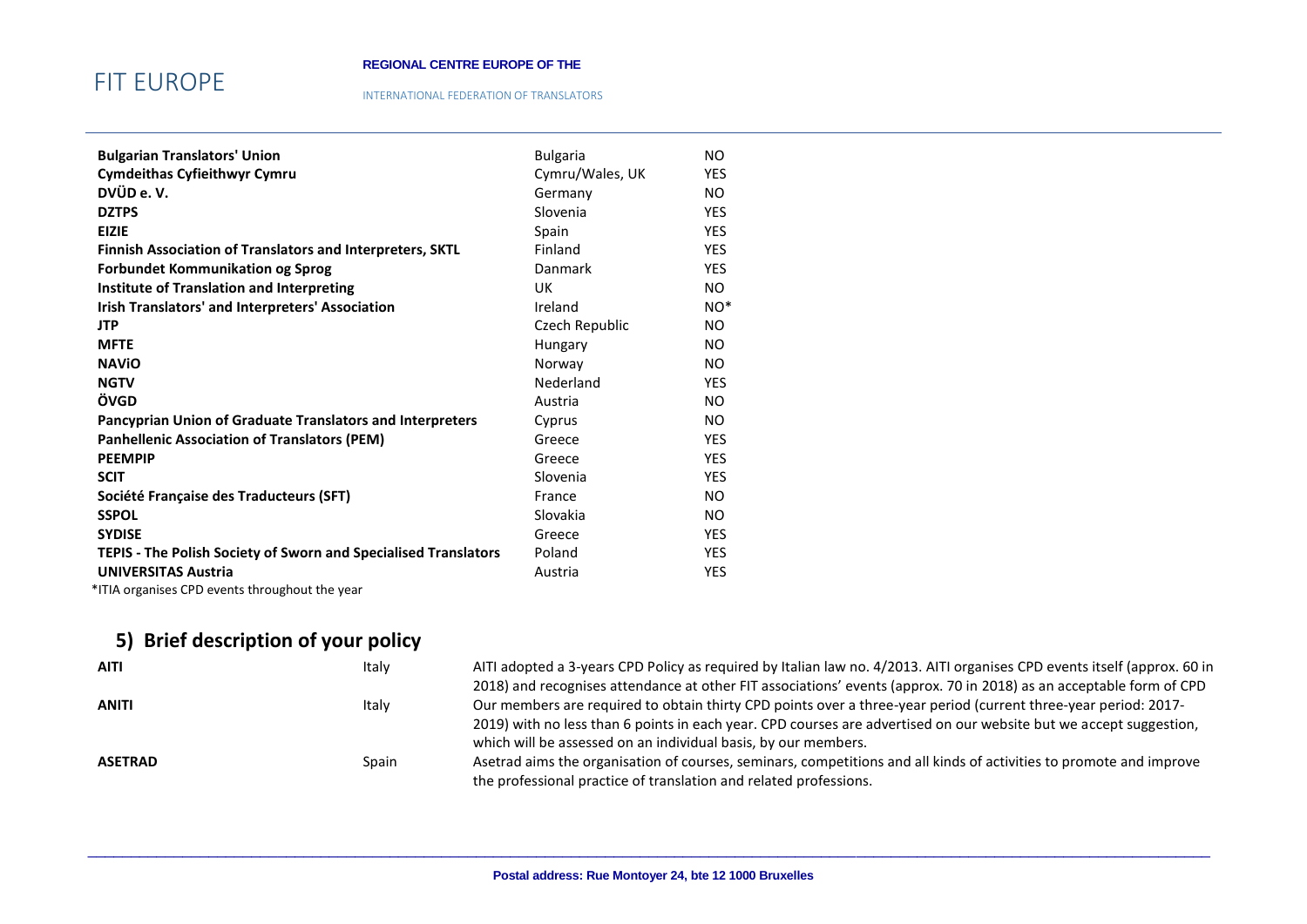#### **REGIONAL CENTRE EUROPE OF THE**

#### INTERNATIONAL FEDERATION OF TRANSLATORS

| Assointerpreti                          | Italy              | Minimum 4 days CPD every 2 years. Requirement fulfilment is prerequisite for membership maintenance. Our<br>National CPD Committee selects events submitted by members, regional chapters, institutions or other associations,<br>collects certificates of attendance and monitors our members' compliance.                                                                                                                                                                                                                                                                                                                                                                                                                |
|-----------------------------------------|--------------------|----------------------------------------------------------------------------------------------------------------------------------------------------------------------------------------------------------------------------------------------------------------------------------------------------------------------------------------------------------------------------------------------------------------------------------------------------------------------------------------------------------------------------------------------------------------------------------------------------------------------------------------------------------------------------------------------------------------------------|
| <b>ATICOM</b>                           | Germany            | Organise webinars, seminars and other events for our members and also inform them about external activities so that<br>members can hone and update their skills on a voluntary basis                                                                                                                                                                                                                                                                                                                                                                                                                                                                                                                                       |
| BDÜ                                     | Germany            | Members have to agree to adhere to the Code of Professional Ethics in which CPD is one of the requirements. The<br>BDÜ offers a lot of CPD events (webinars, seminars, courses, conferences) but doesn't prescribe a certain number of<br>events per year.                                                                                                                                                                                                                                                                                                                                                                                                                                                                 |
| <b>Cymdeithas Cyfieithwyr Cymru</b>     | Cymru/Wales,<br>UK | Our policy is to encourage members to take CPD seriously and to take advantage of any opportunity to improve and<br>develop those skills which are key to ensuring that they can provide a service of the highest quality.                                                                                                                                                                                                                                                                                                                                                                                                                                                                                                 |
| <b>DZTPS</b>                            | Slovenia           | The CPD Policy is adapted to both translators and interpreters, which includes linguistic and professional seminars,<br>such as legal language and legal system in various languages and countries.                                                                                                                                                                                                                                                                                                                                                                                                                                                                                                                        |
| <b>EIZIE</b>                            | Spain              | One of EIZIE's main purposes is the improvement of the professional training of Basque language translators,<br>correctors and interpreters. For that matter, new formation plans are devised every year, and several courses and<br>seminars are also held throughout the whole Basque-speaking territory, depending on local needs and requests.<br>Courses are offered to association members and non-members alike.                                                                                                                                                                                                                                                                                                    |
| <b>SKTL</b>                             | Finland            | SKTL's purpose is to strengthen the professional identity, skills and ethics of translators and interpreters; promote the<br>general and common professional operating conditions of individuals operating in the field of translation and<br>interpreting; promote translation and interpreting as part of Finnish culture;<br>work for the benefit of education and training for translators and interpreters                                                                                                                                                                                                                                                                                                            |
| <b>Forbundet Kommunikation og Sprog</b> | Denmark            | We provide professional meetings for our members                                                                                                                                                                                                                                                                                                                                                                                                                                                                                                                                                                                                                                                                           |
| <b>NGTV</b>                             | Nederland          | All activities for the members organised by the organisation are CPD-activities                                                                                                                                                                                                                                                                                                                                                                                                                                                                                                                                                                                                                                            |
| <b>PEM</b>                              | Greece             | PEM has a CPD programme in place but there is no written CPD Policy yet. Our Articles of Association mention that<br>each member should prove that during the previous 3 years they have completed a total of at least 16 hours per year,<br>on average. The CPD process is as follows: The CPD team selects the speakers, sends them our Terms & Conditions<br>and upon agreement we schedule the date and fees. Training then takes places via Zoom or live. Members should pay<br>an extra amount to become "Sustaining members" and thus have the right to attend any or all of the training sessions.<br>Attendees evaluate speakers at the end of each session. Feedback is given to both the Board and the speaker. |
| <b>PEEMPIP</b>                          | Greece             | Multilevel CPD programme. Members must accumulate a total of 18 credits within 3 years. Credits are given based on<br>a scoring system, per activity.                                                                                                                                                                                                                                                                                                                                                                                                                                                                                                                                                                      |
| <b>SCIT</b>                             | Slovenia           | Our CPDs try to meet the following criterias: one- or two-day event (appr. 6 teaching hours or more per day), one to<br>two presenters (speakers) usually invited from abroad (native country), focus on contrastive aspects in both languages<br>and/or between the specialised and common language. Every CPD is quality oriented, therefore it is often organised<br>as a boutique workshop (up to 12 - 15 participants). A certificate of attendance is issued to each participant. Every<br>event is accompanied by a compilation of notes, if necessary also with a PowerPoint presentation.                                                                                                                         |
| <b>SYDISE</b>                           | Greece             | Voluntary                                                                                                                                                                                                                                                                                                                                                                                                                                                                                                                                                                                                                                                                                                                  |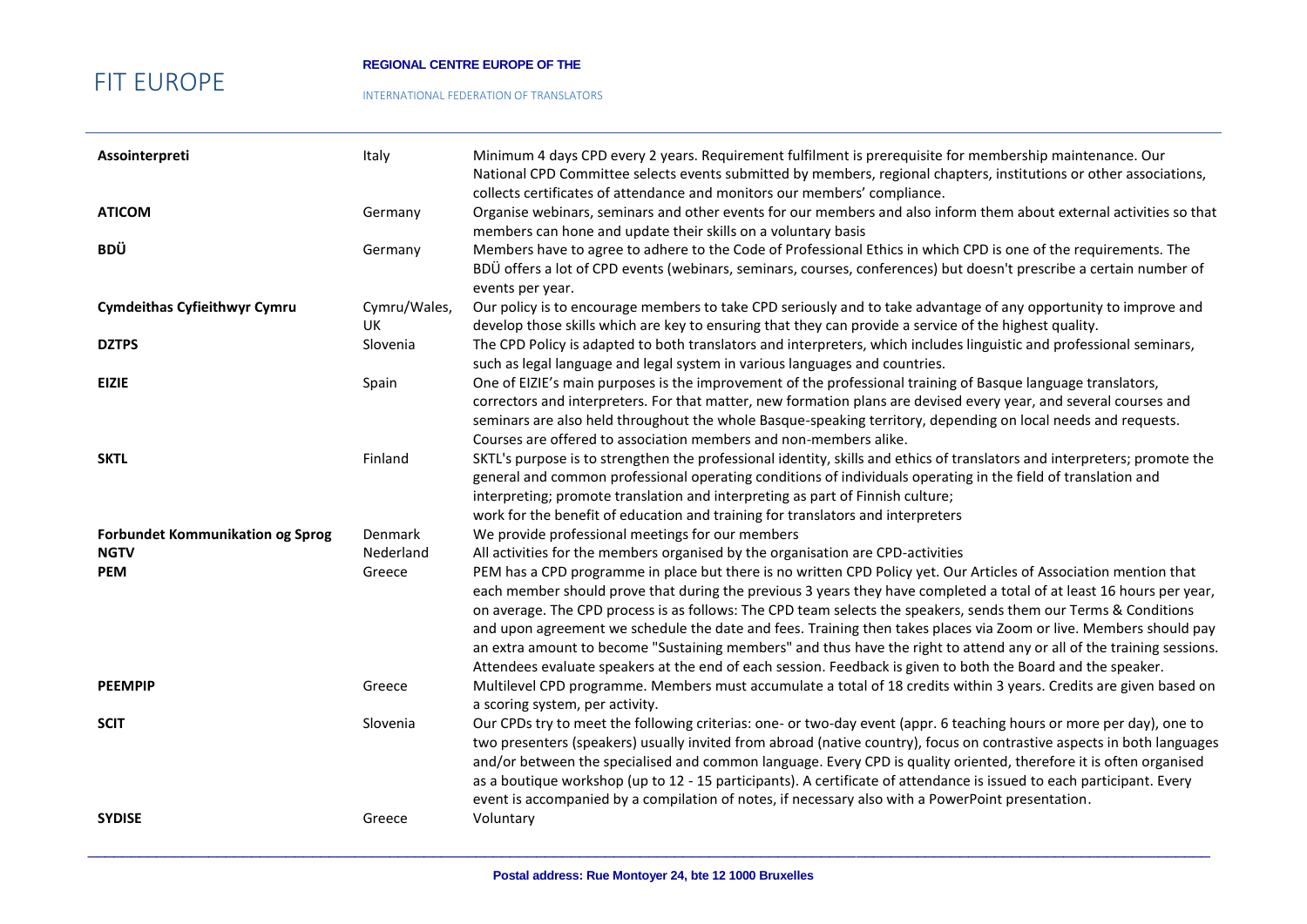#### **REGIONAL CENTRE EUROPE OF THE**

#### INTERNATIONAL FEDERATION OF TRANSLATORS

| <b>TEPIS</b>               | Poland  | TEPIS promotes the idea that the sworn translator must uphold professionalism, which rests on and should be<br>guaranteed by diligence and continuing professional development. The need for professional development is<br>determined, among other things, by the fact that the profession is perceived by law and the public as a profession of<br>public trust because of the role played above all in court proceedings. The TEPIS CPD Committee, composed of chairs<br>of language sections and members of the Board, offers opportunities for continuing professional development of<br>legal translators' and court interpreters' qualifications by holding training courses, meetings, seminars, a yearly<br>conference etc. |
|----------------------------|---------|--------------------------------------------------------------------------------------------------------------------------------------------------------------------------------------------------------------------------------------------------------------------------------------------------------------------------------------------------------------------------------------------------------------------------------------------------------------------------------------------------------------------------------------------------------------------------------------------------------------------------------------------------------------------------------------------------------------------------------------|
| <b>UNIVERSITAS Austria</b> | Austria | We periodically survey our members to get feedback on PD needs and we organize our CPD based on the survey<br>results. Certified members must comply with CPD requirements (2 CPD activities in the last 5 years). We have a CPD<br>committee with a team leader and regional representatives.                                                                                                                                                                                                                                                                                                                                                                                                                                       |

## **6) Language(s) of the CPD events your association organises**

| <b>AITI</b>                             | Italy           | Italian, English, German, French                                                                     |
|-----------------------------------------|-----------------|------------------------------------------------------------------------------------------------------|
| ANITI                                   | Italy           | Events mainly held in Italian but involving English, Spanish, French and German - so far             |
| <b>ASETRAD</b>                          | Spain           | Mainly Spanish                                                                                       |
| Assointerpreti                          | Italy           | Italian and English so far                                                                           |
| <b>ATICOM</b>                           | Germany         | German                                                                                               |
| BDÜ                                     | Germany         | Mostly German unless the event is meant for a specific language (example: Spanish Law)               |
| <b>Cymdeithas Cyfieithwyr Cymru</b>     | Cymru/Wales, UK | Welsh                                                                                                |
| <b>DZTPS</b>                            | Slovenia        | Slovene, German, English, Croatian, French, Italian, Bosnian, Serbian, Montenegrin, Spanish, Russian |
| EIZIE                                   | Spain           | Basque                                                                                               |
| <b>SKTL</b>                             | Finland         | Finnish, English                                                                                     |
| <b>Forbundet Kommunikation og Sprog</b> | Danmark         | Danish                                                                                               |
| <b>ITIA</b>                             | Ireland         | English                                                                                              |
| <b>NGTV</b>                             | Nederland       | Dutch                                                                                                |
| <b>PEM</b>                              | Greece          | English, Greek                                                                                       |
| <b>PEEMPIP</b>                          | Greece          | All necessary, but mostly English and Greek.                                                         |
| <b>SCIT</b>                             | Slovenia        | English, German, Serbian, Croatian, Bosnian                                                          |
| <b>SYDISE</b>                           | Greece          | <b>English and Greek</b>                                                                             |
| <b>TEPIS</b>                            | Poland          | Polish, English, German, French, Italian, Spanish, Russian, Western Slovenic and Asian languages     |
| <b>UNIVERSITAS Austria</b>              | Austria         | German and English                                                                                   |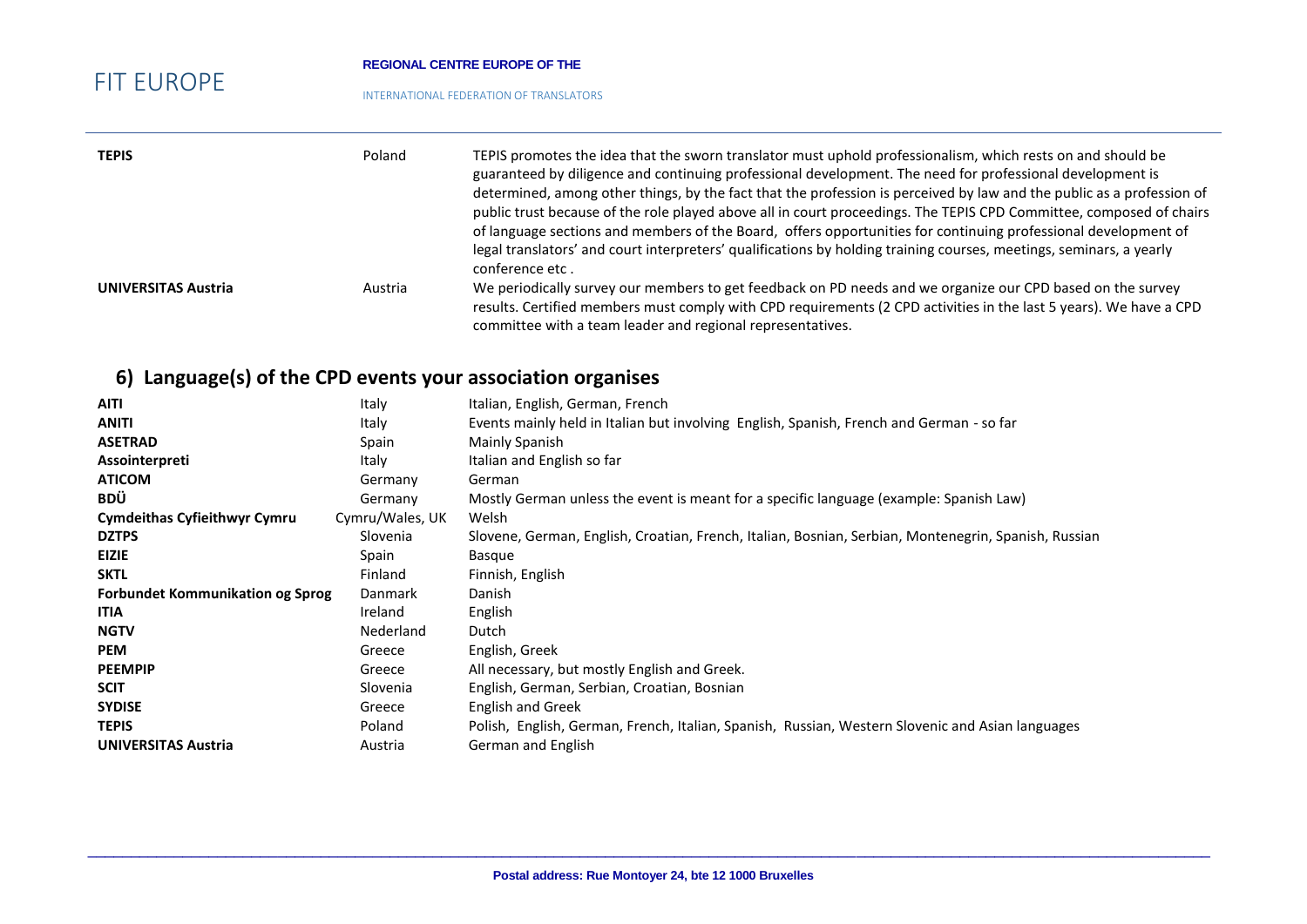INTERNATIONAL FEDERATION OF TRANSLATORS

### **7) Mention one or two things of your CPD policy that worked well and that you would suggest to others (e.g. setting up a CPD Committee, having a quality-based grading system)**

| <b>AITI</b>                             | Italy              | Organization of CPD events by all 12 AITI's regional divisions, sometimes in cooperation (in particular for webinars);<br>central quality-based grading system under coordination of the AITI's national CPD Commission                                                                                                                                 |
|-----------------------------------------|--------------------|---------------------------------------------------------------------------------------------------------------------------------------------------------------------------------------------------------------------------------------------------------------------------------------------------------------------------------------------------------|
| <b>ANITI</b>                            | Italy              | We found helpful pre-grading and sponsoring third party courses and translation, including as suggested by our<br>members. We also found that our members appreciated webinars organized on specific matters regarding the<br>profession by our accountant and legal consultant and focusing on issues that came up during the year.                    |
| <b>ASETRAD</b>                          | Spain              | Each professional member can attend one course per year free of charge                                                                                                                                                                                                                                                                                  |
| Assointerpreti                          | Italy              | CPD Committee, simple and detailed set of rules, some events at national and regional level are free of charge to<br>promote the very idea of CPD and make requirement fulfilment easier. Recognizing events held by other associations<br>of professionals other than interpreters and translators.                                                    |
| <b>ATICOM</b>                           | Germany            | Strong focus on webinars, as these are more popular than face-to-face seminars                                                                                                                                                                                                                                                                          |
| BDÜ                                     | Germany            | Since the BDÜ is a federal organisation we have people responsible for organising CPD events on a regional level, who<br>in turn work closely together. We have also founded a commercial organisation (BDÜ Weiterbildungs- und<br>Fachverlagsgesellschaft mbH), which enables us to organise bigger and national events as well as webinars (which are |
|                                         |                    | getting more and more popular).                                                                                                                                                                                                                                                                                                                         |
| <b>Cymdeithas Cyfieithwyr Cymru</b>     | Cymru/Wales,<br>UK | It is difficult to highlight any successes as we cannot insist that members undertake CPD activity and we do not have<br>the staff resource to monitor how well the policy is working. Workshops organised by ourselves are generally well                                                                                                              |
|                                         |                    | attended.                                                                                                                                                                                                                                                                                                                                               |
| <b>DZTPS</b>                            | Slovenia           | A CPD Committee, assessment of seminar providers, special rates for DZTPS members and students                                                                                                                                                                                                                                                          |
| <b>EIZIE</b>                            | Spain              | We run a survey among the participants after each training session. This helps us know how the courses can be<br>improved: duration, schedule, trainers Participants can also suggest specific courses they would like to attend.                                                                                                                       |
| <b>SKTL</b>                             | Finland            | Committees for different professional groups serve as CPD Committees (amongst other tasks), planning and organising<br>targeted courses for e.g. authorised translators, translators of medical texts, court interpreters etc.;<br>Co-operation with universities, when students can benefit from co-studying with professionals - and vice versa.      |
| <b>Forbundet Kommunikation og Sprog</b> | Denmark            | A professional secretariat and involved members                                                                                                                                                                                                                                                                                                         |
| <b>ITIA</b>                             | Ireland            | a) Ensuring that the audience is suited to the topic/level                                                                                                                                                                                                                                                                                              |
|                                         |                    | b) Providing a starting-out event free of charge for newcomers/those thinking of becoming TR/INT.                                                                                                                                                                                                                                                       |
| <b>NGTV</b>                             | Nederland          | We have to follow the rules of the Dutch law. We made a CPD plan that gives the NGTV the accreditation.                                                                                                                                                                                                                                                 |
| <b>PEM</b>                              | Greece             | 1) At the end of each training session, we give all attendees a link to a "Training Evaluation Form", which they can fill                                                                                                                                                                                                                               |
|                                         |                    | in anonymously. This way they can evaluate the speaker, the presentation, the learning outcomes, etc.<br>2) Our training sessions included a 1-hour webinar with a mindfulness instructor, which attracted the largest audience<br>and proved useful to members.                                                                                        |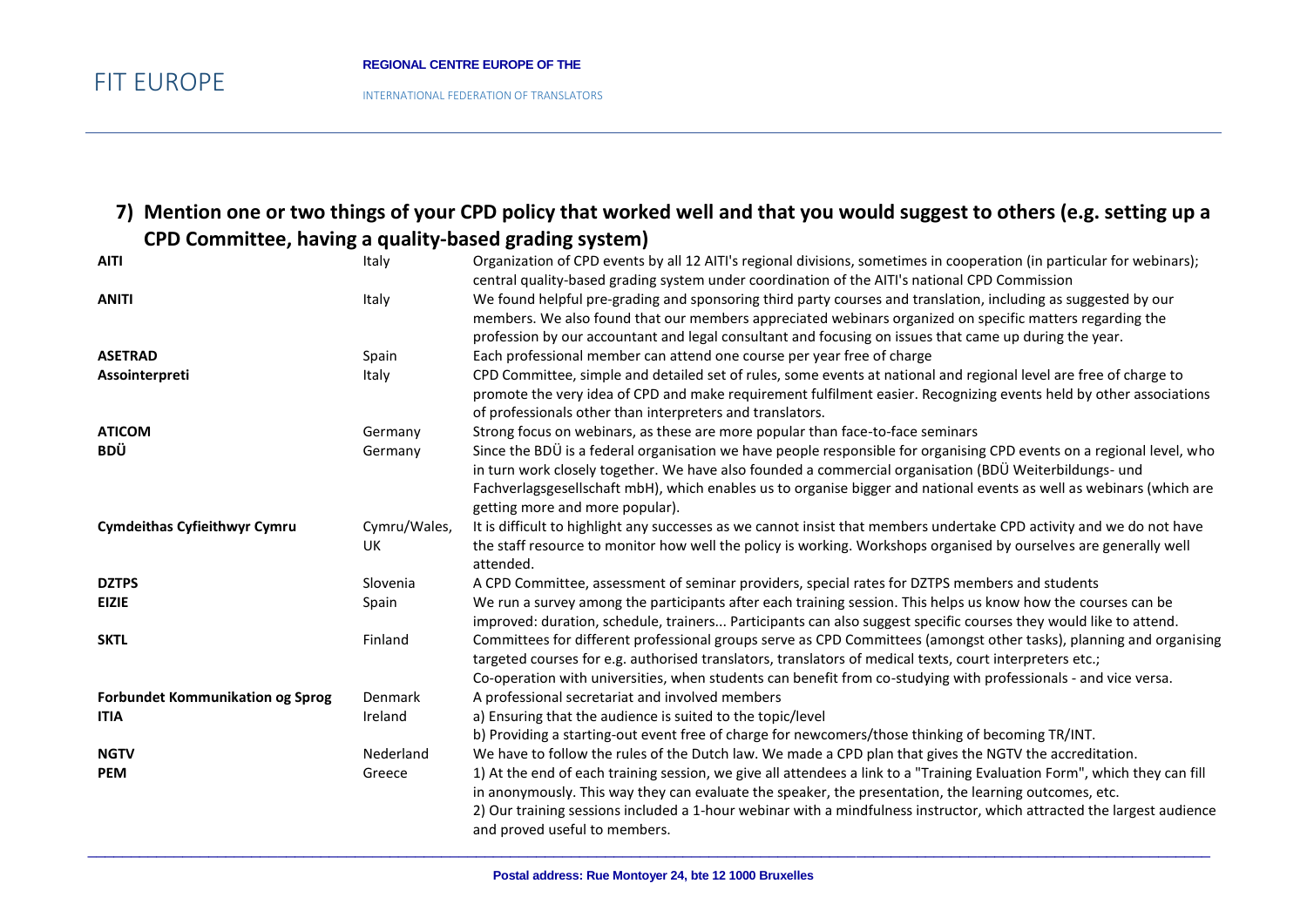#### **REGIONAL CENTRE EUROPE OF THE**

#### INTERNATIONAL FEDERATION OF TRANSLATORS

| <b>PEEMPIP</b>             | Greece   | Setting up a team that handles CPD-related matters, from the programme fine-tuning to the evaluation of the<br>documentation provided by members. Having a credit system that is based on activities groups, each group gives<br>specific number of credits, and all that is based on the quality or quantity of each activity. Our system was based on<br>ATA's CPD programme. Also, we did a pilot phase, first, for 2 years, to see what works and what doesn't, which we<br>introduced to our members on a voluntary basis. |
|----------------------------|----------|---------------------------------------------------------------------------------------------------------------------------------------------------------------------------------------------------------------------------------------------------------------------------------------------------------------------------------------------------------------------------------------------------------------------------------------------------------------------------------------------------------------------------------|
| <b>SCIT</b>                | Slovenia | Participants value the quality of our CPDs, even though they are a bit pricier (80 - 140 EUR). We always check the<br>presenter's education background to ensure active knowledge in LSP and/or legal translation.                                                                                                                                                                                                                                                                                                              |
| <b>SYDISE</b>              | Greece   | We are at an initial stage                                                                                                                                                                                                                                                                                                                                                                                                                                                                                                      |
| <b>TEPIS</b>               | Poland   | Setting up a CPD Committee, issuing Certificates of Attendance to participants of CPD activities, and running CPD<br>activity evaluation questionnaire                                                                                                                                                                                                                                                                                                                                                                          |
| <b>UNIVERSITAS Austria</b> | Austria  | 1) Early bird prices and strict deadlines for admission. 2) Local representatives organize their own CDP activities in<br>their regions.                                                                                                                                                                                                                                                                                                                                                                                        |

### **8) Mention one or two things of your CPD policy that did not work well and that you would advise others not to do (e.g. failure to specify the target audience, i.e. beginners, advanced, medical translators)**

| <b>AITI</b>                             | Italy              | Most CPD events are organized only in spring and autumn; some more specific CPD events for interpreters are                                                                                                       |
|-----------------------------------------|--------------------|-------------------------------------------------------------------------------------------------------------------------------------------------------------------------------------------------------------------|
|                                         |                    | reguired                                                                                                                                                                                                          |
| <b>ANITI</b>                            | Italy              | Given our modest experience, so far, in the organization of CPD courses, we have no major critical issues to point out.                                                                                           |
| <b>ASETRAD</b>                          | Spain              | Failure to specify the target audience                                                                                                                                                                            |
| Assointerpreti                          | Italy              | Not allowing remote attendance was a mistake. Giving for granted that our members accept CPD rules only because<br>CPD is provided for by the law. Communication is a must.                                       |
| <b>ATICOM</b>                           | Germany            |                                                                                                                                                                                                                   |
| <b>BDÜ</b>                              | Germany            | Offering too many different things which tends to cause some of them not to reach the minimum number of<br>participants.                                                                                          |
| <b>Cymdeithas Cyfieithwyr Cymru</b>     | Cymru/Wales,<br>UK | See the previous answer.                                                                                                                                                                                          |
| <b>DZTPS</b>                            | Slovenia           | A seminar should not be too long, max. 3 hours, otherwise participants find it too long.                                                                                                                          |
| <b>EIZIE</b>                            | Spain              | We organised a course on CAT tools last year, which we ended up having to cancel for lack of interest. We believe this                                                                                            |
|                                         |                    | was because the course focused on three different CAT tools, which maybe was too much bearing in mind the short<br>duration of the course. Focusing on only one CAT tool might have been a better idea.           |
| <b>SKTL</b>                             | Finland            | Difficulty of specifying the target audience when attendees represent many types and levels of professions in T/I.<br>Especially this applies to courses in marketing of services, branding, entrepreneur skills. |
| <b>Forbundet Kommunikation og Sprog</b> | Denmark            | High prices                                                                                                                                                                                                       |
| <b>ITIA</b>                             | Ireland            | a) Allowing tutors/speakers to dictate unreasonable rates. It's important to balance the speaker fee with the price to<br>be paid by attendees to provide value for money.                                        |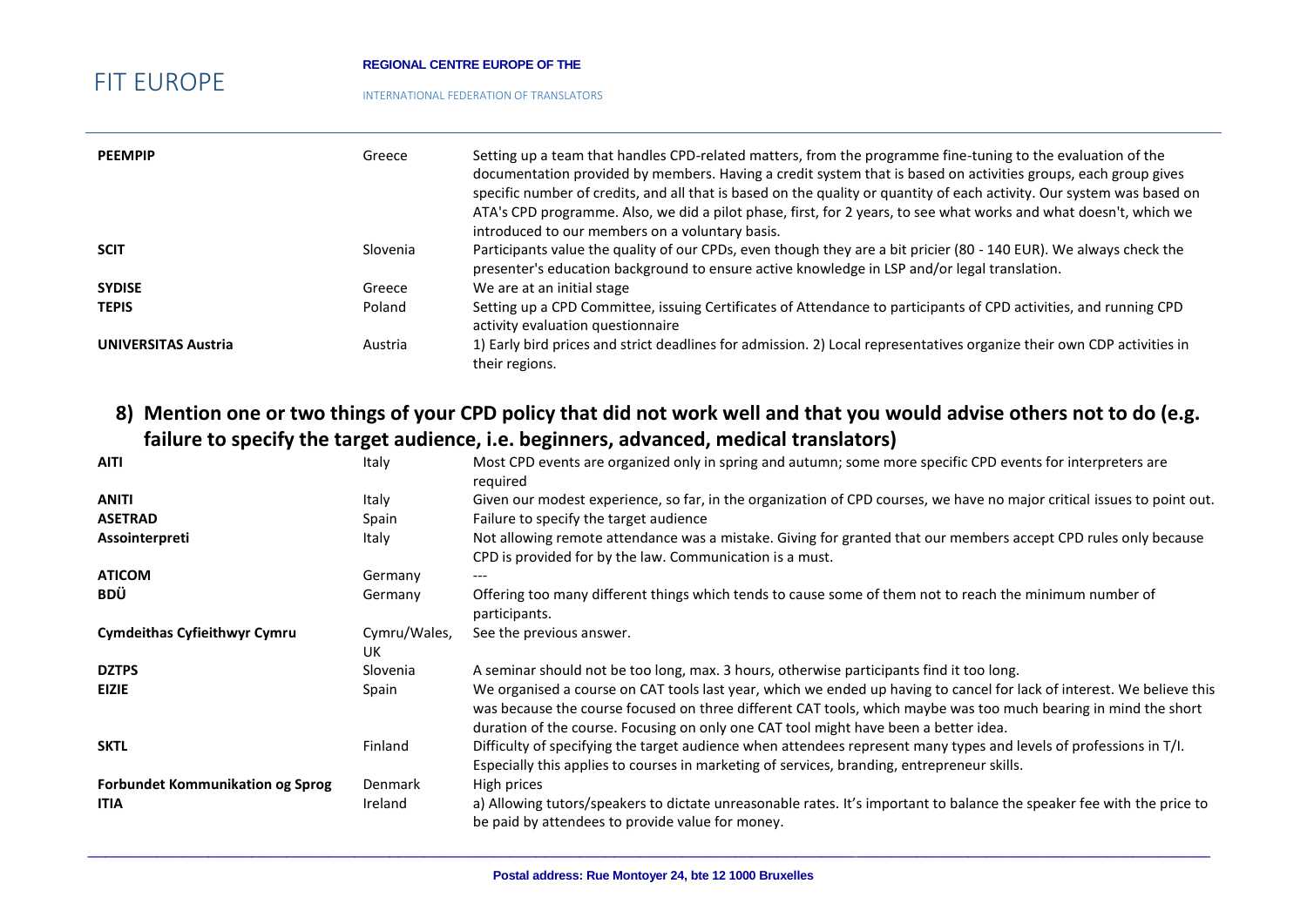#### **REGIONAL CENTRE EUROPE OF THE**

INTERNATIONAL FEDERATION OF TRANSLATORS

|                            |           | b) Not advertising on time<br>c) Not getting attendees to pay when booking a place. Freelancers tend to frequently cry off at the last minute but are<br>more likely to come along if they have already paid up. |
|----------------------------|-----------|------------------------------------------------------------------------------------------------------------------------------------------------------------------------------------------------------------------|
| <b>NGTV</b>                | Nederland | For us it is very clear to follow the rules: for an activity, there is an invitation, a CV or LinkedIn profile of the speaker, a                                                                                 |
|                            |           | kind of evaluation and a portfolio. The procedure must be followed by the rules. We can't make our own CPD policy.                                                                                               |
| <b>PEM</b>                 | Greece    | 1) The first year we offered 22 training sessions, but there was no beginner, intermediate and advanced levels.                                                                                                  |
|                            |           | Everyone could attend every session, which led to some complaints in the evaluation forms.                                                                                                                       |
| <b>PEEMPIP</b>             | Greece    | Making the programme mandatory (because of the number of opportunities members in Greece have to accumulate<br>credits for the programme).                                                                       |
| <b>SCIT</b>                | Slovenia  |                                                                                                                                                                                                                  |
| <b>SYDISE</b>              | Greece    | Interpreters rarely find time for CPD                                                                                                                                                                            |
| <b>TEPIS</b>               | Poland    | hard to advise since CPD is country specific                                                                                                                                                                     |
| <b>UNIVERSITAS Austria</b> | Austria   | The most difficult thing is the price calculation. Do not sell your CDP activities too low!                                                                                                                      |

## **9) Does your association…**

Does your association offer member rates of CPD events to members of other FIT associations?

18 responses



### **+ITIA yes**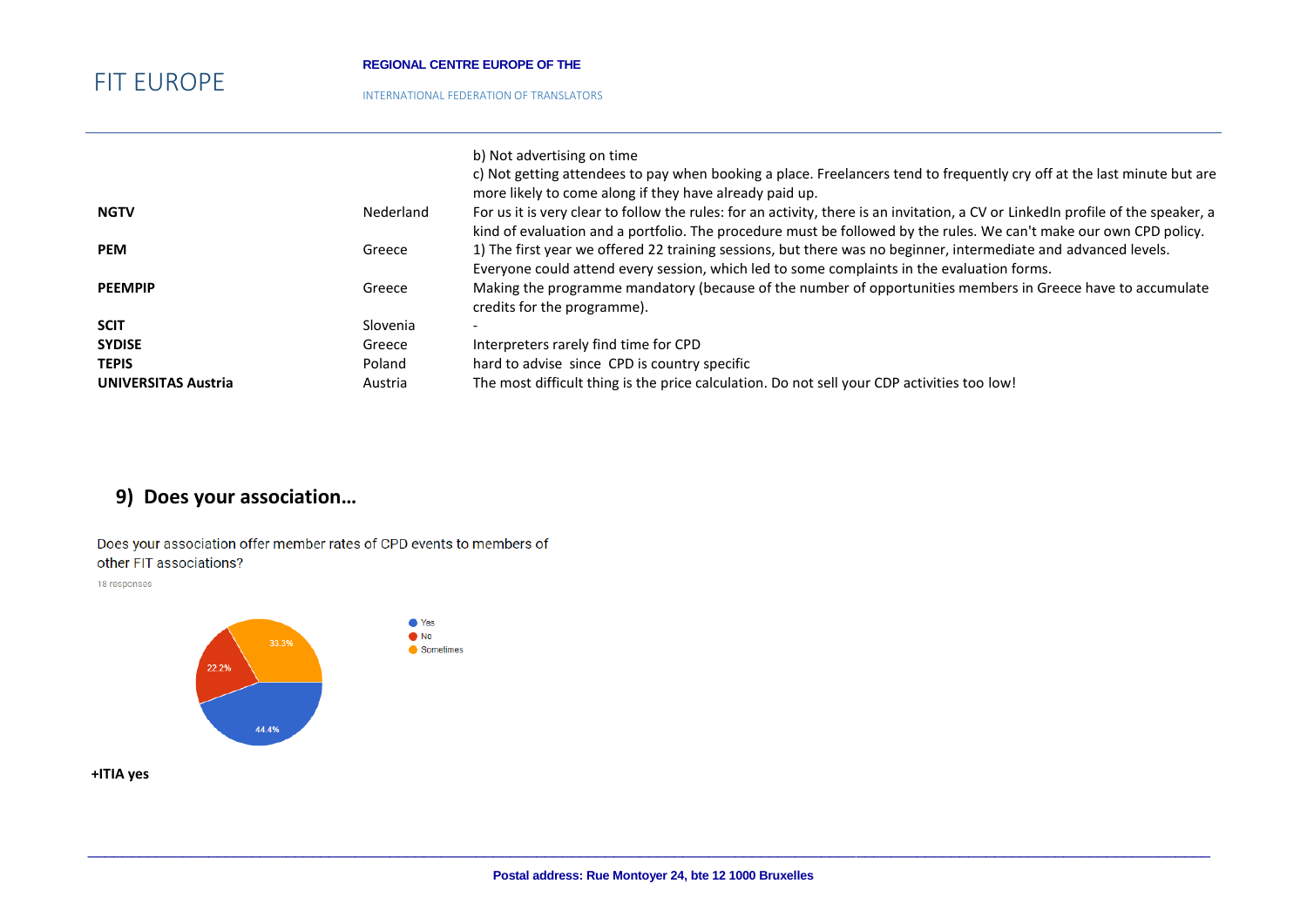INTERNATIONAL FEDERATION OF TRANSLATORS

### **10) Type of…**

#### Type of events held:

FIT EUROPE



**+ITIA** Face to face events only, though we would be interested in organising webinars.

### **11) What CPD events did your association organize in 2018?**

| <b>AITI (Associazione</b><br>Italiana Traduttori e<br>Interpreti) | Italy                          | approx. 60 CPD events in 2018 of many types (see above)                                                                                                                                                                                                                                                                                                                                                                  |
|-------------------------------------------------------------------|--------------------------------|--------------------------------------------------------------------------------------------------------------------------------------------------------------------------------------------------------------------------------------------------------------------------------------------------------------------------------------------------------------------------------------------------------------------------|
| <b>ANITI</b>                                                      | Italy                          | Our main event during the year was in connection with the Annual General Meeting in April 2018. We were also among the<br>organizers of two literature and translation events in Palermo: "Una Marina di Libri" in June and "Festival delle Letterature<br>Migranti" in October. We organized and published webinars on legal and tax issues impacting the profession. We delivered<br>speeches in third party's events. |
| <b>ASETRAD</b>                                                    | Spain                          | 8 webinars (3x about marketing related topics, 3x about copyediting, 1x about tips for beginners 1x about GDPR), 2 panel<br>discussions                                                                                                                                                                                                                                                                                  |
| Assointerpreti                                                    | Italy                          | GDPR. The European Commission and SCIC. Conference Interpreters Professional Ethics.                                                                                                                                                                                                                                                                                                                                     |
| <b>ATICOM</b>                                                     | Germany                        | diverse events, including ones on ISO certification                                                                                                                                                                                                                                                                                                                                                                      |
| BDÜ                                                               | Germany                        | Too many to list here. No big national one (which we tend to organise only every other year)                                                                                                                                                                                                                                                                                                                             |
| <b>Cymdeithas Cyfieithwyr</b><br>Cymru<br><b>DZTPS</b>            | Cymru/Wales,<br>UK<br>Slovenia | In the 2018-19 financial year: 3 face-to-face workshops; 4 translation e-workshops; 2 interpreting practice sessions; bespoke<br>training for 4 public institutions; and a Members Day.<br>6 seminars and workshops in total.                                                                                                                                                                                            |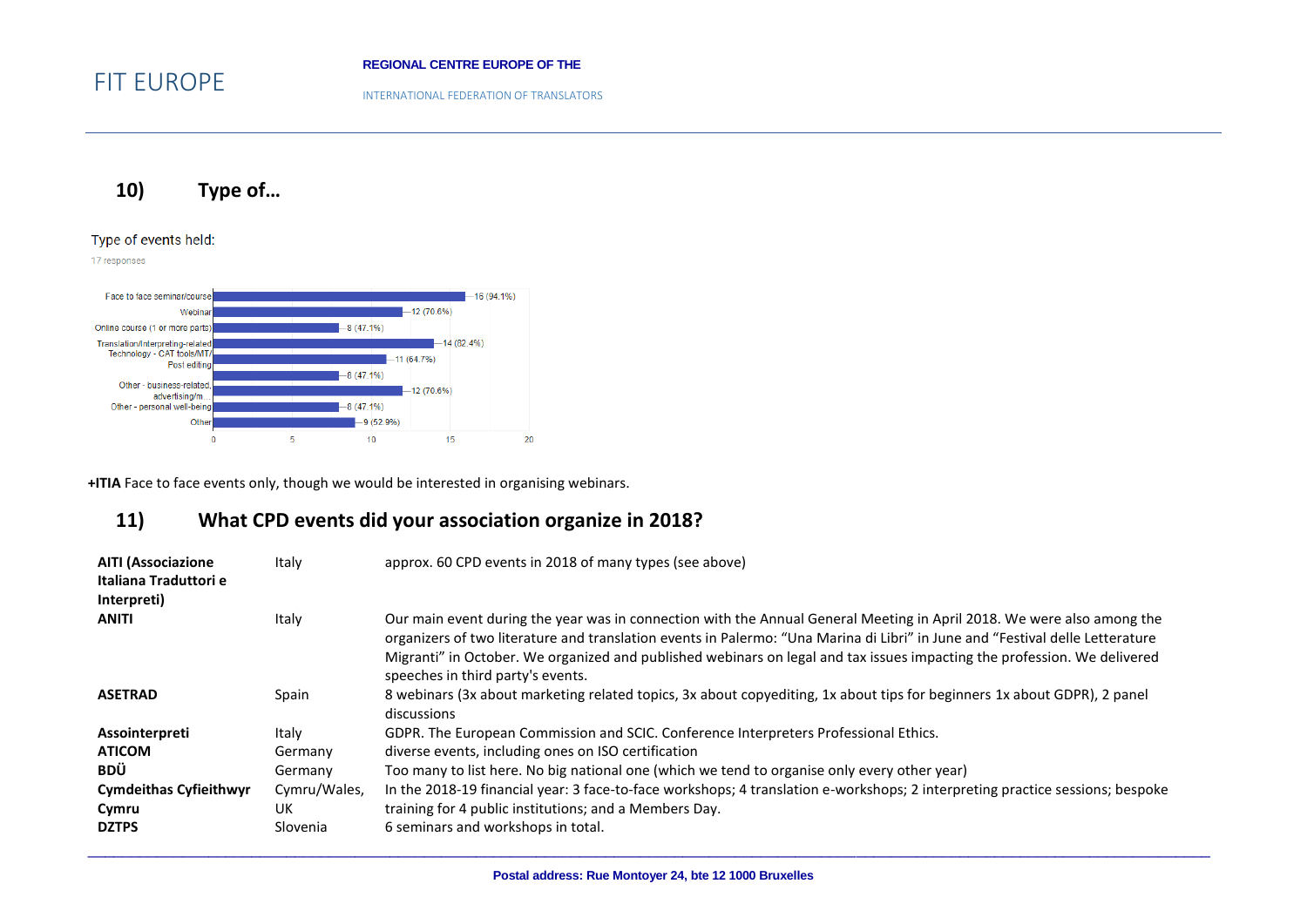#### **REGIONAL CENTRE EUROPE OF THE**

INTERNATIONAL FEDERATION OF TRANSLATORS

| <b>EIZIE</b>                                                                         | Spain     | How to use corpora, proof-reading, consecutive and simultaneous interpretation workshop, how to use the Berria (Basque<br>newspaper) style-guide, Wordfast Classic, how does the new GDPR affect translators?, English-Basque translation workshop, SDL<br>Trados, workshop on administrative texts, translating children's literature, translation and terminology. |
|--------------------------------------------------------------------------------------|-----------|----------------------------------------------------------------------------------------------------------------------------------------------------------------------------------------------------------------------------------------------------------------------------------------------------------------------------------------------------------------------|
| <b>Finnish Association of</b><br><b>Translators and</b><br><b>Interpreters, SKTL</b> | Finland   | SKTL organized appr. 100 different events of all types mentioned above and including personal well-being and other than CPD (as<br>book fairs). Especially we would like to mention course on authorized translation and Symposium on Translation and Interpreting<br>Studies (arranged by SKTL's academic section).                                                 |
| <b>Forbundet</b>                                                                     | Denmark   | Many many many                                                                                                                                                                                                                                                                                                                                                       |
| <b>Kommunikation og Sprog</b>                                                        |           |                                                                                                                                                                                                                                                                                                                                                                      |
| <b>ITIA</b>                                                                          | Ireland   | Translation: transcreation, certificate (Urkunden) translation, translation of business videos                                                                                                                                                                                                                                                                       |
|                                                                                      |           | Interpreting: note-taking, voice-training for interpreters, Irish court system/court terminology                                                                                                                                                                                                                                                                     |
|                                                                                      |           | Technology: CAT tools generally; lab session on Trados Studio; machine translation                                                                                                                                                                                                                                                                                   |
|                                                                                      |           | Business related (tax/VAT returns, business plans, invoicing/pricing, )                                                                                                                                                                                                                                                                                              |
|                                                                                      |           | Well-being: Emotional intelligence for translators                                                                                                                                                                                                                                                                                                                   |
|                                                                                      |           | General: "Starting out" - with short slots on various aspects of the profession for those thinking of becoming TR/INT or<br>right at the start of their careers; Round table with people from the tekkie end of translation (Microsoft, twitter, video<br>game translation and one other localiser)                                                                  |
| <b>NGTV</b>                                                                          | Nederland | A face to face event about entrepreneurial skills and the FIT-congress about intellectual property                                                                                                                                                                                                                                                                   |
| <b>Panhellenic Association</b><br>of Translators (PEM)                               | Greece    | CPD programme 2017-2018: CAT Tools (1), Interpreting (1), Linguistic sources (1), ) Public speaking/voice exercises (2), Legal<br>terminology (1)                                                                                                                                                                                                                    |
| <b>PEEMPIP</b>                                                                       | Greece    | Mentoring programme, approx. 10 different webinars, various translation-related events (Translation Month 2018), trainings, and<br>more. Check our blog for info.                                                                                                                                                                                                    |
| <b>SCIT</b>                                                                          |           | Bosnian (grammar, orthography and foreign language influence), Serbian (grammar, orthography, common mistakes in Serbian,<br>legal translation), German (legal language, legal thinking, focus on certain legal areas)                                                                                                                                               |
| <b>SYDISE</b>                                                                        | Greece    | Interpreting support tools, know your worth seminar                                                                                                                                                                                                                                                                                                                  |
| <b>TEPIS</b>                                                                         | Poland    | yearly two-day conference with workshops in October and 52 courses of training, and TEW (organized in collaboration with DGT)                                                                                                                                                                                                                                        |
| <b>UNIVERSITAS Austria</b>                                                           | Austria   | Workshops on legal translation and legal writing skill, EU-General Data Protection Regulation and Community Interpreting.<br>Workshops on many business-related topic and some on personal well-being. Besides, we organize many networking activities.                                                                                                              |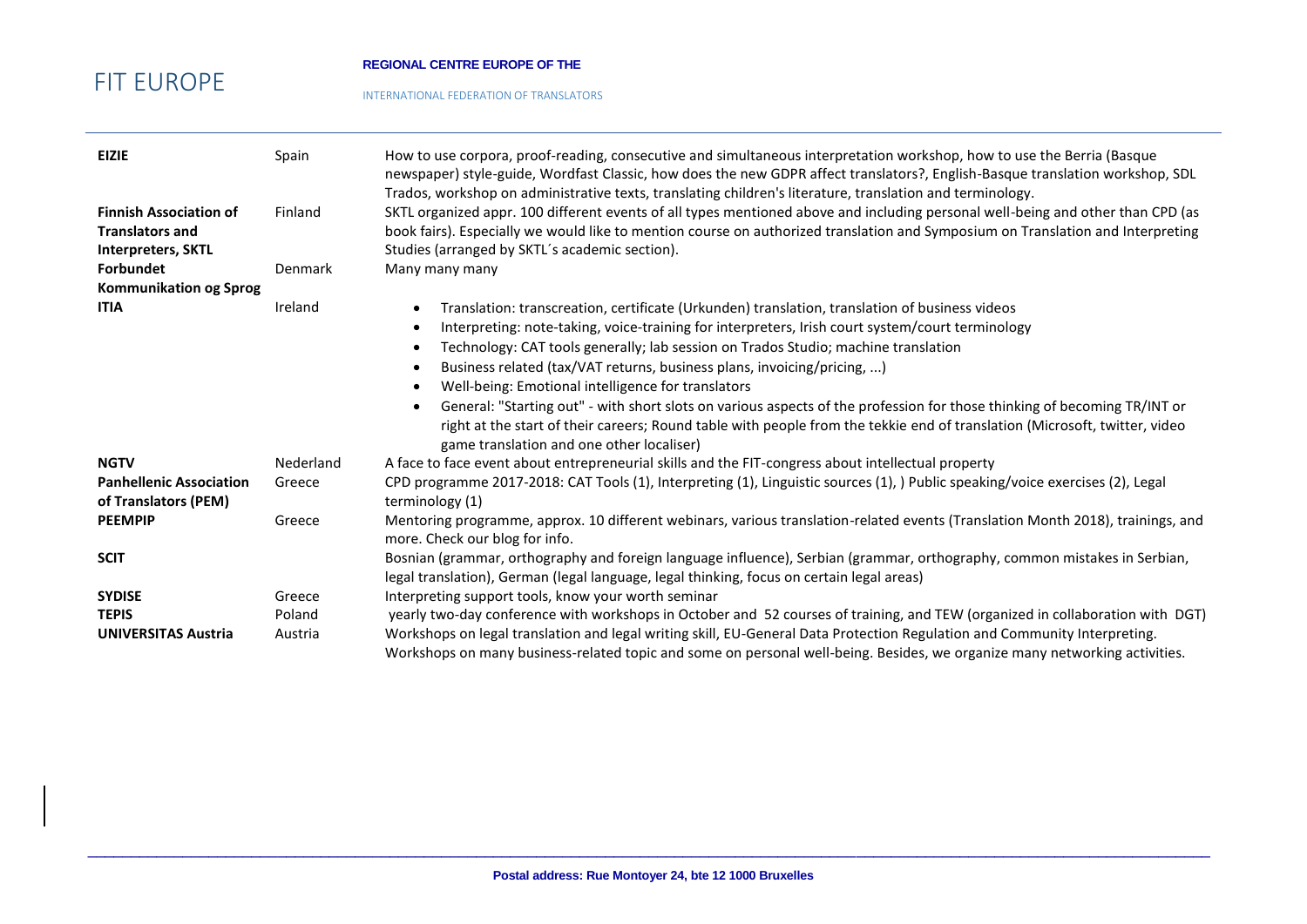INTERNATIONAL FEDERATION OF TRANSLATORS

# **12) What CPD events are you holding this year?**

| <b>AITI (Associazione</b>                              | Italy        | approx. 40 CPD events in 2019 (until now) of many types (see above)                                                                                                                                                                                                  |
|--------------------------------------------------------|--------------|----------------------------------------------------------------------------------------------------------------------------------------------------------------------------------------------------------------------------------------------------------------------|
| Italiana Traduttori e                                  |              |                                                                                                                                                                                                                                                                      |
| Interpreti)                                            |              |                                                                                                                                                                                                                                                                      |
| <b>ANITI</b>                                           | Italy        | Once again, our main CPD event (on the use of Corpora) was held after our AGM, and was open to members and non-members.                                                                                                                                              |
|                                                        |              | We are once again involved in the organization of "Una Marina di Libri" and "Festival delle Letterature Migranti" and delivered                                                                                                                                      |
|                                                        |              | speeches in third party's events. We will hold an event for members and non-members in November in Rome and publish more                                                                                                                                             |
|                                                        |              | webinars on matters concerning the profession.                                                                                                                                                                                                                       |
| <b>ASETRAD</b>                                         | Spain        | Webinars and seminars (to be determined)                                                                                                                                                                                                                             |
| Assointerpreti                                         | Italy        | Remote interpreting (several events). From the millennial olive trees of Puglia to global climate change.                                                                                                                                                            |
| <b>ATICOM</b>                                          | Germany      | diverse events, including ones on ISO certification                                                                                                                                                                                                                  |
| <b>BDÜ</b>                                             | Germany      | Conference in Bonn "Translating and Interpreting 4.0"                                                                                                                                                                                                                |
| <b>Cymdeithas Cyfieithwyr</b>                          | Cymru/Wales, | In 2019-20 financial year the programme will be very similar to 2018-19.                                                                                                                                                                                             |
| Cymru                                                  | UK           |                                                                                                                                                                                                                                                                      |
| <b>DZTPS</b>                                           | Slovenia     | 8 seminars and workshops in total.                                                                                                                                                                                                                                   |
| <b>EIZIE</b>                                           | Spain        | Workshop on administrative texts, proof-reading, punctuation, the use of appositives, reviewing PDF and Word/Writer                                                                                                                                                  |
|                                                        |              | documents.                                                                                                                                                                                                                                                           |
| <b>Finnish Association of</b>                          | Finland      | STKL organizes all types of courses mentioned above, and also course for medical interpreters and for state-registered court                                                                                                                                         |
| <b>Translators and</b>                                 |              | interpreters.                                                                                                                                                                                                                                                        |
| <b>Interpreters, SKTL</b>                              |              |                                                                                                                                                                                                                                                                      |
| <b>Forbundet</b>                                       | Denmark      | Many many many                                                                                                                                                                                                                                                       |
| <b>Kommunikation og Sprog</b>                          |              |                                                                                                                                                                                                                                                                      |
| <b>ITIA</b>                                            | Ireland      | financial translation                                                                                                                                                                                                                                                |
|                                                        |              | marketing for translators and interpreters                                                                                                                                                                                                                           |
|                                                        |              | career choices/translating and interpreting in the EU                                                                                                                                                                                                                |
|                                                        |              |                                                                                                                                                                                                                                                                      |
| <b>NGTV</b>                                            | Nederland    | We just had a face to face event about machine translation and sales skills                                                                                                                                                                                          |
| <b>Panhellenic Association</b><br>of Translators (PEM) | Greece       | CPD programme 2018-2019: Localization (3), CAT Tools (1), CAI Tools (1), Interpreting (1), Subtitling (1), Well-being (2), QA (1),<br>Marketing (3), Website Loc (1), Office Management (1), Linguistic sources (1), Conferences (1), Small Business Development (1) |
|                                                        |              | Public speaking/voice exercises (2)                                                                                                                                                                                                                                  |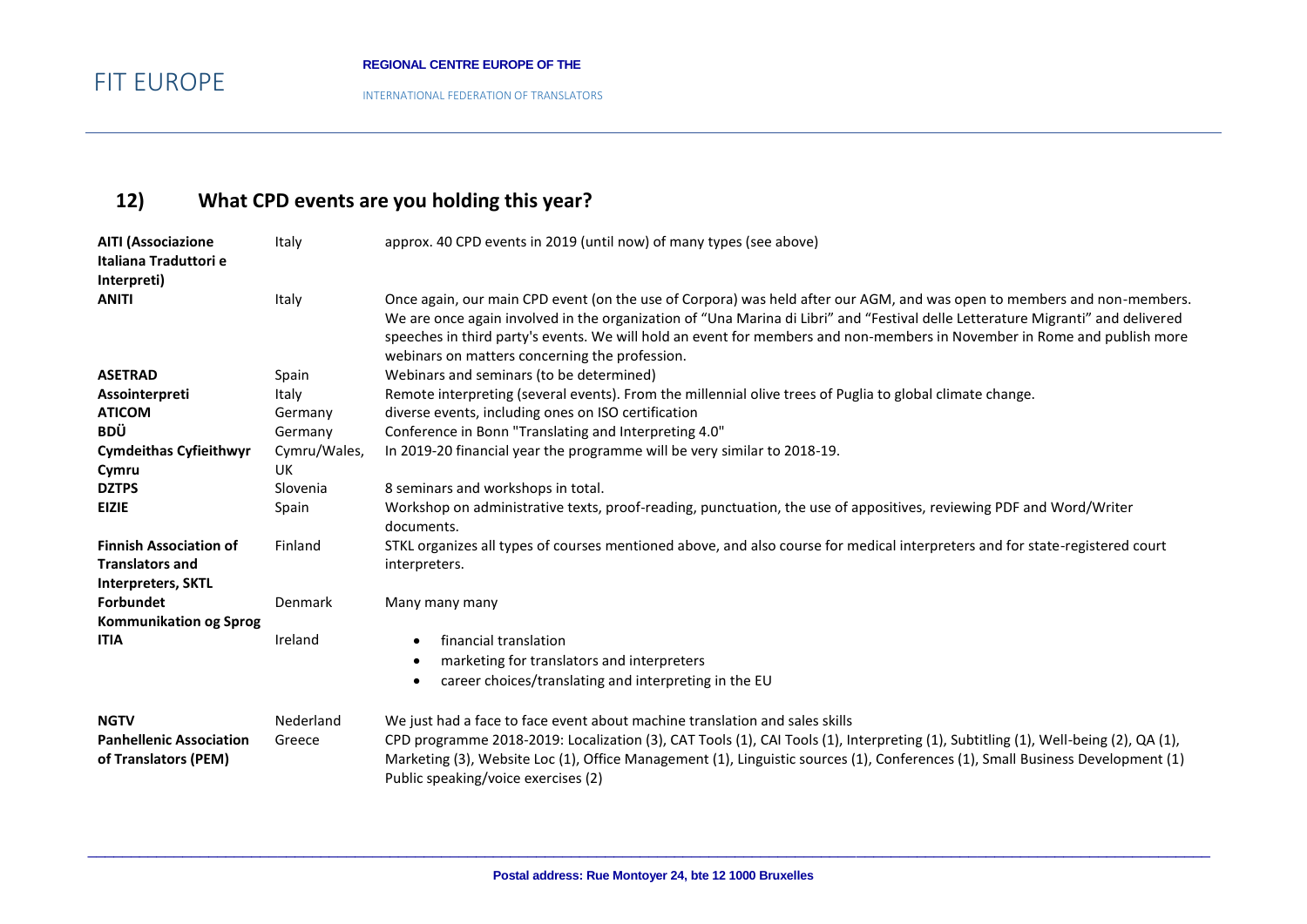#### **REGIONAL CENTRE EUROPE OF THE**

● Yes  $\bullet$  No

INTERNATIONAL FEDERATION OF TRANSLATORS

| <b>PEEMPIP</b>                                                                                                      | Greece                       | Same as above. Mentoring programme, approx. 10 different webinars, various translation-related events (Translation Month<br>2018), trainings, and more. Check our blog for info. Given our credit scoring system, several events can be included, not just the<br>ones we are organizing as an association but those of other associations, too. |
|---------------------------------------------------------------------------------------------------------------------|------------------------------|--------------------------------------------------------------------------------------------------------------------------------------------------------------------------------------------------------------------------------------------------------------------------------------------------------------------------------------------------|
| <b>SCIT</b><br><b>SYDISE</b><br><b>TEPIS - The Polish Society</b><br>of Sworn and Specialised<br><b>Translators</b> | Slovenia<br>Greece<br>Poland | English (legal language, legal translation, common mistakes in language use and translation), Albanian (to be organised in Autumn)<br>Conference interpreting French-English, GDPR<br>24 courses of training so far; planned more, including a yearly two-day conference with workshops in October                                               |
| <b>UNIVERSITAS Austria</b>                                                                                          | Austria                      | Workshops on CAT and CAI tools, and machine translation                                                                                                                                                                                                                                                                                          |

### **13) Would you be…**

Would you be interested in collaborating with another FIT association to deliver a CPD event?

34 responses



| <b>AITI</b>                         | Italy          | Yes |
|-------------------------------------|----------------|-----|
| <b>ANITI</b>                        | <b>ITALY</b>   | Yes |
| <b>ASETRAD</b>                      | Spain          | Yes |
| <b>ASKOT</b>                        | Czech Republic | Yes |
| Associação Portuguesa de Tradutores | Portugal       | No  |
| Assointerpreti                      | Italy          | Yes |

### **30 YES/2 NO**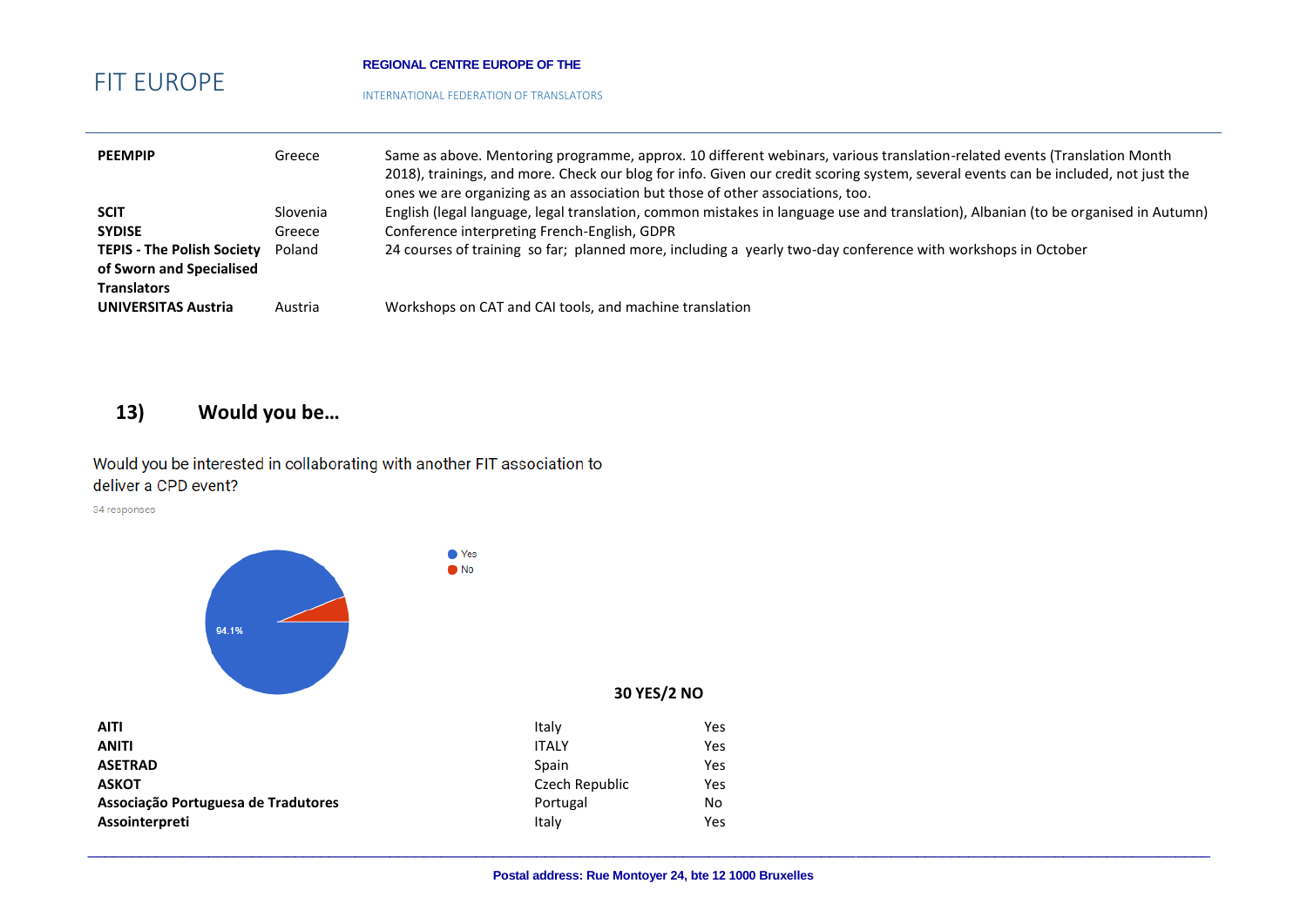## FIT EUROPE

#### INTERNATIONAL FEDERATION OF TRANSLATORS

| <b>ASTTI</b>                                                     | Switzerland     | <b>Yes</b> |
|------------------------------------------------------------------|-----------------|------------|
| <b>ATICOM</b>                                                    | Germany         | Yes        |
| <b>BDÜ</b>                                                       | Germany         | <b>Yes</b> |
| <b>Bulgarian Translators' Union</b>                              | <b>Bulgaria</b> | Yes        |
| <b>Cymdeithas Cyfieithwyr Cymru</b>                              | Cymru/Wales, UK | <b>Yes</b> |
| DVÜD e.V.                                                        | Germany         | Yes        |
| <b>DZTPS</b>                                                     | Slovenia        | <b>Yes</b> |
| <b>EIZIE</b>                                                     | Spain           | <b>Yes</b> |
| <b>Finnish Association of Translators and Interpreters, SKTL</b> | Finland         | <b>Yes</b> |
| <b>Forbundet Kommunikation og Sprog</b>                          | Danmark         | <b>Yes</b> |
| Institute of Translation and Interpreting                        | UK              | <b>Yes</b> |
| Irish Translators' and Interpreters' Association                 | Ireland         | Yes        |
| <b>ITIA</b>                                                      | Ireland         | <b>Yes</b> |
| <b>JTP</b>                                                       | Czech Republic  | No         |
| <b>MFTE</b>                                                      | Hungary         | Yes        |
| <b>NAVIO</b>                                                     | Norway          | Yes        |
| <b>NGTV</b>                                                      | Nederland       | <b>Yes</b> |
| ÖVGD                                                             | Austria         | Yes        |
| <b>Pancyprian Union of Graduate Translators and Interpreters</b> | Cyprus          | <b>Yes</b> |
| <b>PEM</b>                                                       | Greece          | <b>Yes</b> |
| <b>PEEMPIP</b>                                                   | Greece          | <b>Yes</b> |
| <b>SCIT</b>                                                      | Slovenia        | <b>Yes</b> |
| Société Française des Traducteurs (SFT)                          | <b>FRANCE</b>   | <b>Yes</b> |
| <b>SSPOL</b>                                                     | Slovakia        | <b>Yes</b> |
| <b>SYDISE</b>                                                    | <b>GREECE</b>   | <b>Yes</b> |
| <b>TEPIS</b>                                                     | Poland          | <b>Yes</b> |
| <b>UNIVERSITAS Austria</b>                                       | Austria         | Yes        |

### **Conclusions**

As in the previous survey, we are very happy with the information collected and above all with the response rate – almost 60%!

Of the 32 respondents, 18 have a CPD policy. Some MAs, while not having a CPD policy (like ITIA), organise CPD events throughout the year. From the previous survey we know that 97% of MAs already organise such events. Although in 85% of MAs CPD is not required by law, approximately 56% have a CPD policy.